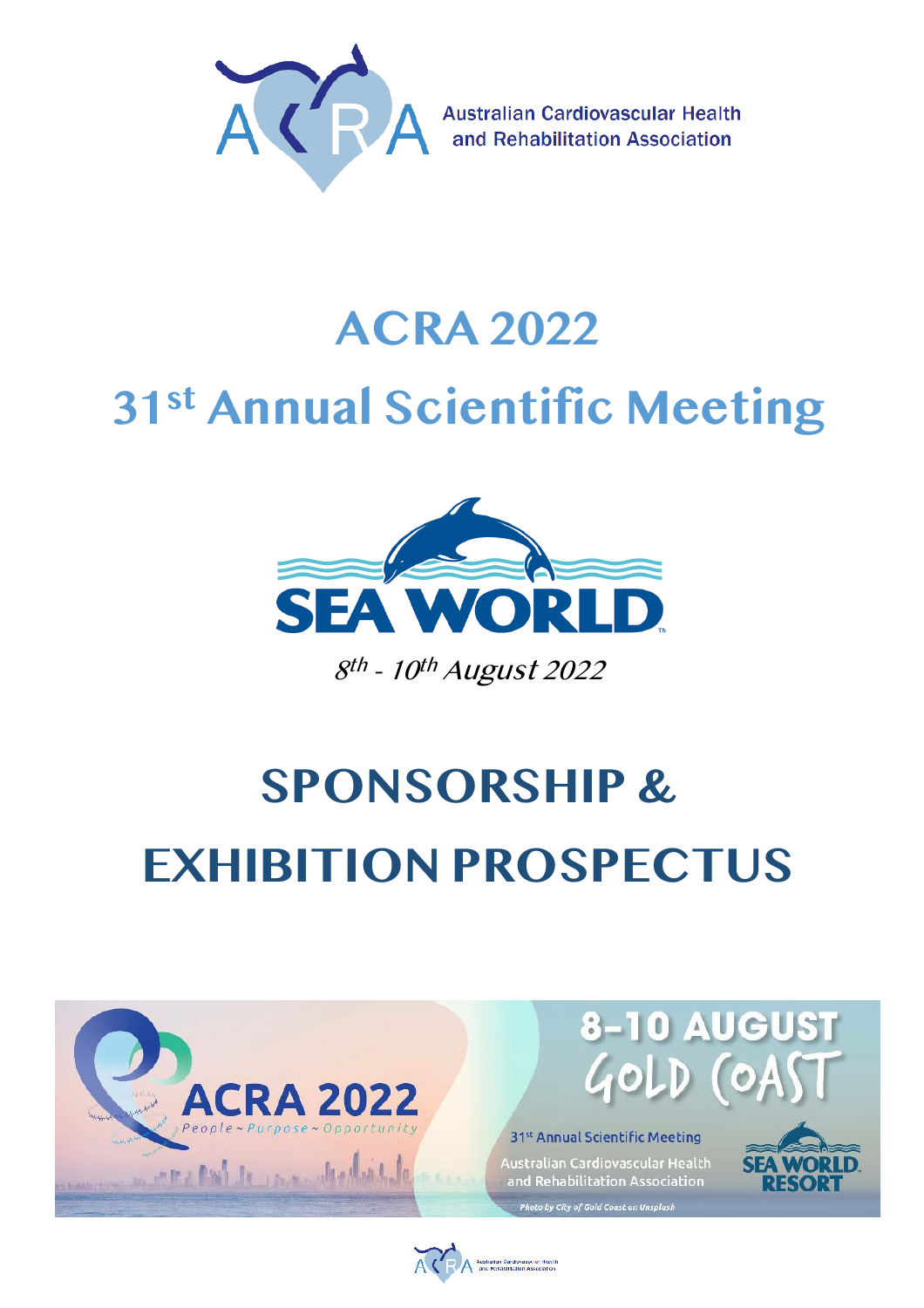### **Invitation**

On behalf of the Organising Committee for the 31<sup>st</sup> Annual Scientific Meeting (ASM) of the Australian Cardiovascular Health and Rehabilitation Association (ACRA), it gives us great pleasure in extending to you the opportunity to join us as a valued sponsor for the ACRA 2022 ASM.

This meeting will be held at the Sea World Resort and Conference Centre, Sea World Drive, Main Beach Queensland from Monday <sup>8th</sup> to Wednesday 10<sup>th</sup> August 2022.

For over 30 years ACRA has been the peak national body for representing health professionals involved in cardiovascular health care and secondary prevention. Today we comprise of nearly 500 members (and growing) across the nation.

ACRA's mission is to provide support and advocacy for multidisciplinary health professionals to deliver evidence-based best practice across the continuum of cardiovascular care. As a not-for-profit organisation, we are dedicated to supporting research and continuing professional development. ACRA has authored the national professional core components for cardiac rehabilitation, been a major contributor to Australian cardiovascular guidelines and actively participates in national committees in cardiovascular disease management.

The Scientific Committee is working on an innovative program with the emphasis on "People, Purpose & Opportunity." This theme will reflect on the challenges that have impacted cardiovascular health over recent times as we explore how COVID 19 created barriers for the early treatment of cardiovascular disease and the ongoing management of co-morbidities. We will delve into how we have adapted to these challenges and barriers, to work towards managing and improving heart health, while investigating and embracing the role of innovative technologies in supporting our patients to recover and to thrive.

The 2022 ASM will host several internationally and showcase nationally renowned guest speakers, along with a program which will showcase the innovative research being conducted in Australia. The ASM is the Association's major forum for the exchange of ideas and for discussion around clinical and research issues, including the latest developments in the prevention and management of cardiovascular disease.

This prospectus outlines the exciting sponsorship and exhibition opportunities available to you to promote your company and increase its profile to a diverse group of over 200 health professionals working in cardiovascular care. There will be a wide range of packages available to you to assist in the promotion of your business.

The trade exhibition will be located on the "Veranda" the same area where delegates will congregate for morning, afternoon teas and lunches each day and where our poster display will be located.

Social functions at the meeting include a Welcome Reception on Monday 8<sup>th</sup> August at the Sunset Deck and the ASM Gala Event at the SeaWorld Resort on the evening of Tuesday 9<sup>th</sup> August 2022. The meeting will be highly interactive, making extensive use of social media prior, during and after the event.

This is a wonderful opportunity to be involved in this exciting meeting and we look forward to welcoming and working with you as a valued partner of ACRA 2022 in sunny Queensland.

Sincerely

Carmel Bourne: Conference Convenor, President Elect ACRA Executive Management Committee Bridget Abell: Scientific Chair, President ACRA QLD

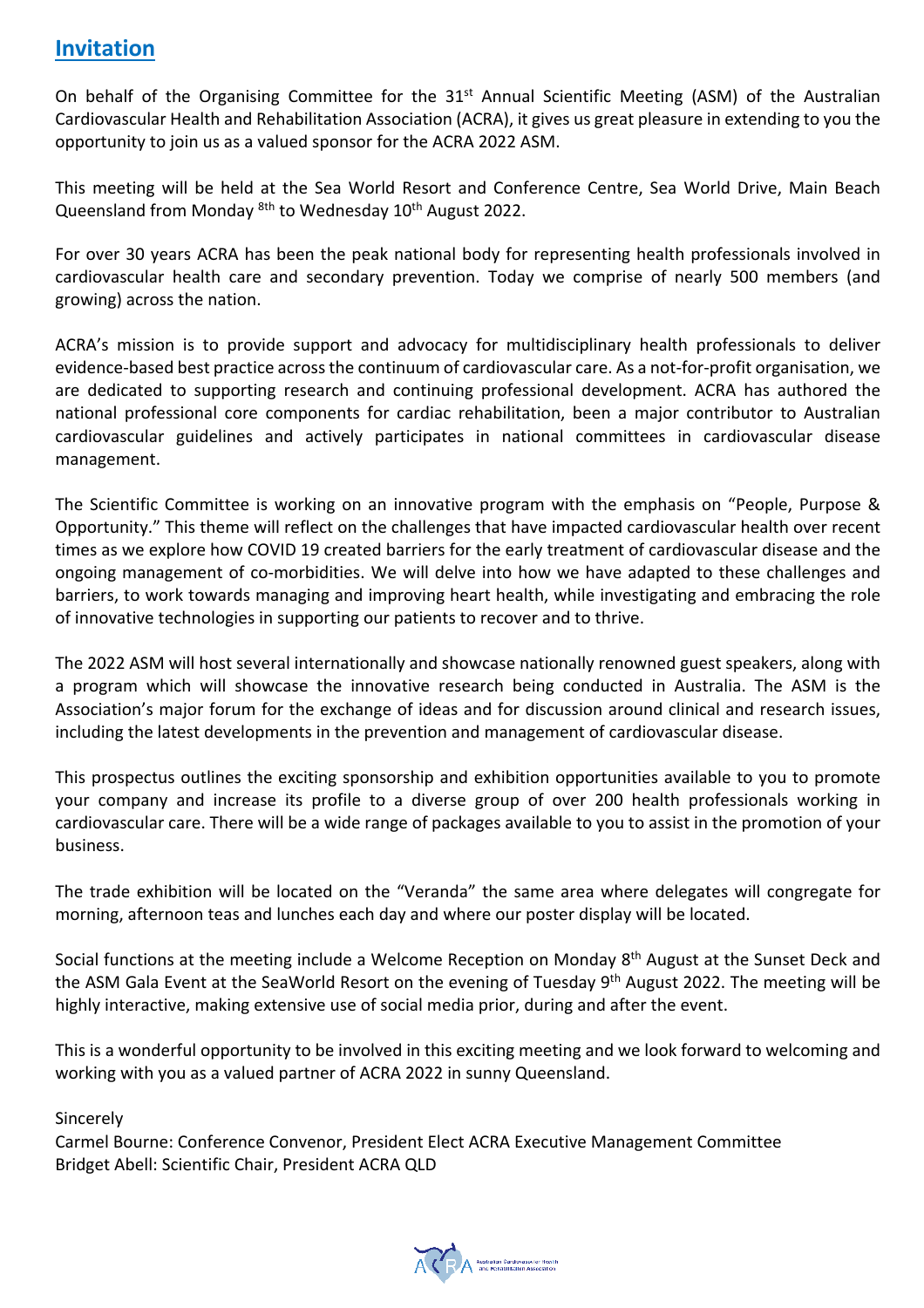## **Why become a sponsor?**

By supporting the ACRA 2022 ASM, not only will you align yourself with one of the leading cardiovascular conferences in 2022, but you will also gain from:

**Exposure** to a local, national and international audience of health professionals.

**Opportunities** to raise your company's profile to a valuable target audience, develop closer relations with core clients and deliver a clear message that you have a genuine commitment to the cardiovascular health and rehabilitation domains.

**Recognition** including acknowledgment and clear demonstration of your organisation's involvement, commitment and support to the sectors.

**Valuable** insights, information and exposure to the latest developments in the industry.

#### **What makes an ACRA ASM delegate group unique:**

- Access to highly experienced cardiovascular health professionals who counsel patients daily on the use of guideline therapies and secondary prevention practices.
- A well-established stable work force that offer consistent messaging over the long-term to patients on evidenced based therapies.
- Provide an essential link in maintaining inpatient therapies in the outpatient setting.
- Provide care and counselling of cardiovascular patients through the continuum of their health journey from initial diagnosis to recovery and rehabilitation
- Are passionate about improving the cardiovascular health of patients and include a team of cardiologists, general practitioners, pharmacists, nurses, nurse practitioners, physiotherapists, exercise physiologists, Indigenous health workers, occupational therapists, dieticians, psychologists and social workers.
- Promote partnerships with cardiac patients to improve outcomes in cardiovascular health and it is through our conferences and meetings that partnerships and networking occurs.

#### **We are seeking your support with these aims at the 2022 ASM.**

The available sponsorship options are outlined in this prospectus.

Through your involvement with the ACRA ASM, you will receive benefits including:

- Opportunity to represent your company and products in a learning environment.
- Share in our commitment and loyalty to cardiac staff and patients.
- § Share information with delegates, which may enhance client self-efficiency and adherence with medication and treatment.
- Opportunity to promote your product and gain exposure to practitioners who advise patients about their treatment options.

For all enquiries please email: acra2022asm@gmail.com

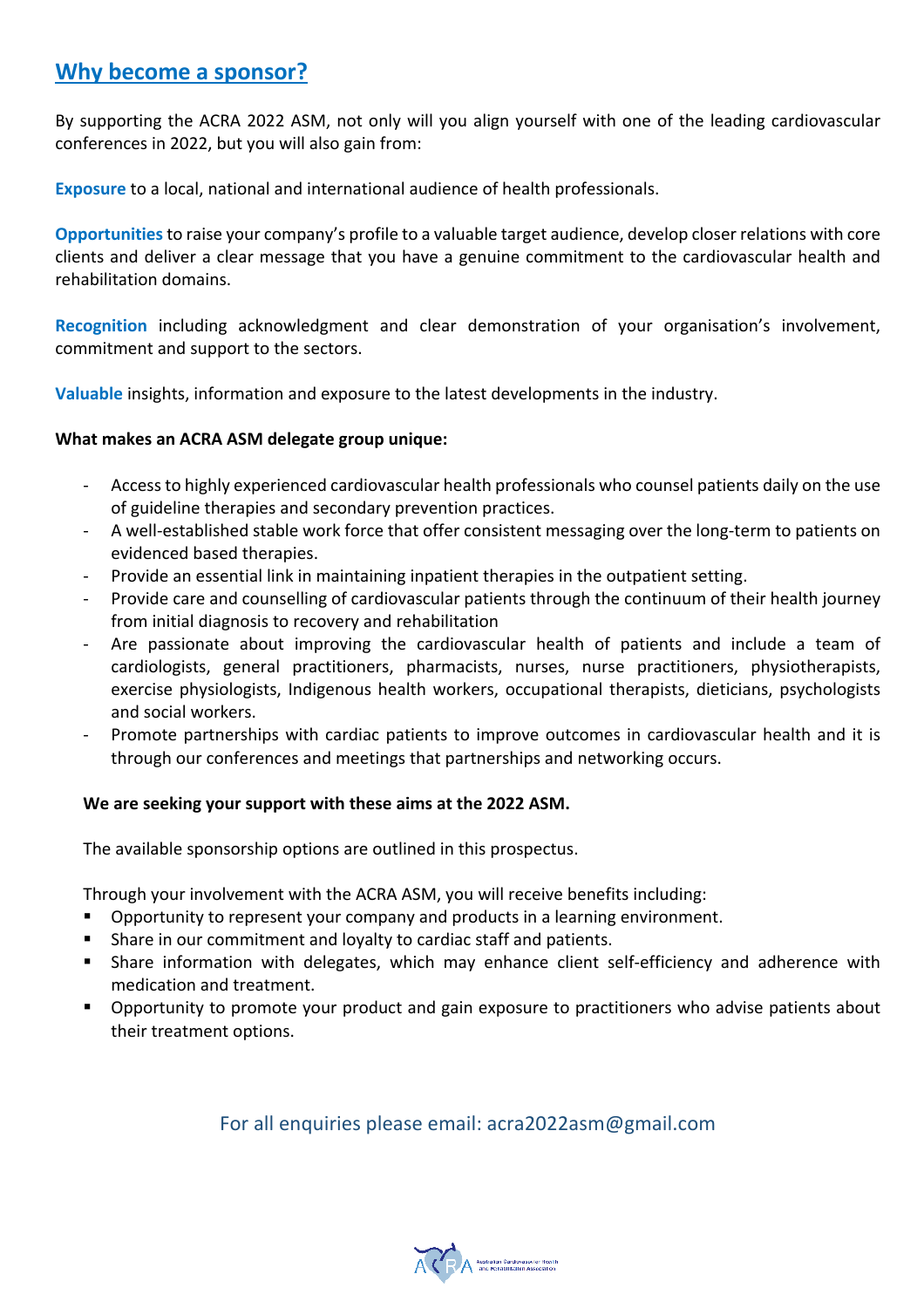# **Sponsorship Opportunities**

| <b>Principal Sponsors</b>                                                                                     | <b>Platinum</b><br>\$15,000 | Gold<br>\$10,000 | <b>Silver</b><br>\$7,500 | <b>Bronze</b><br>\$5,500 |
|---------------------------------------------------------------------------------------------------------------|-----------------------------|------------------|--------------------------|--------------------------|
| Company logo in the ASM digital marketing and ASM<br>program book                                             |                             | ✓                |                          |                          |
| Company overview & contact details in program book                                                            | 400 words                   | 150 words        | 100 words                | 75 words                 |
| Copy of the delegate list (in accordance with privacy laws)                                                   |                             |                  |                          |                          |
| Sponsor recognition throughout the ASM                                                                        |                             | ✓                |                          |                          |
| Sponsor logo shown on slides at commencement of each<br>day and during catering breaks                        |                             | ✓                |                          |                          |
| Sponsor recognition and logo on conference website                                                            | ✓                           | ✓                | ✓                        |                          |
| One trestle table, chairs and backing boards                                                                  |                             |                  |                          |                          |
| Sponsor registration passes (includes access to sessions,<br>day catering, welcome reception and gala dinner) | Five                        | Four             | Three                    | Two                      |
| ASM program book advertisement (sponsor provides<br>artwork)                                                  | Full page                   | Full page        | Half page                | Half page                |

#### **Major Sponsorship Opportunities**

#### **Gala Dinner Sponsor - \$5,500**

- Organisation listing (+ hyperlink) on ASM digital marketing
- Sponsor listing in program book
- Acknowledgement during opening of the dinner & organisation logo on the dinner menu
- Opportunity for logo to be projected onto venue roof/canopy/walls or floor
- Two tickets to the dinner
- Opportunity to provide themed gifts (sponsor to supply) -

#### **Sponsorship of international speaker/s - \$7,500 - \$10,000** (to be discussed on application)

#### **Pre ASM Workshop - \$2,500 - \$5000** (to be discussed on application)

- Company logo on the ASM digital marketing and program book
- One exhibitor registration pass (includes access to sessions, day catering and welcome reception)

#### **Delegate Satchel Sponsor - \$3,500**

- Company logo printed on the front of the delegate satchel
- Company logo on the ASM digital marketing and program book
- One exhibitor registration pass (includes access to sessions, day catering and welcome reception)
- One insert in the delegate satchel (no larger than A4)

#### **Delegate Lanyards - \$2,500**

- Company branded name badge lanyards
- Company logo on the conference digital marketing and final program book
- One exhibitor registration pass (includes access to sessions, day catering and welcome reception)

#### **ASM program book advertisement**

- **Full page (\$1000) or half page (\$650)**
- Sponsor to provide artwork to be printed

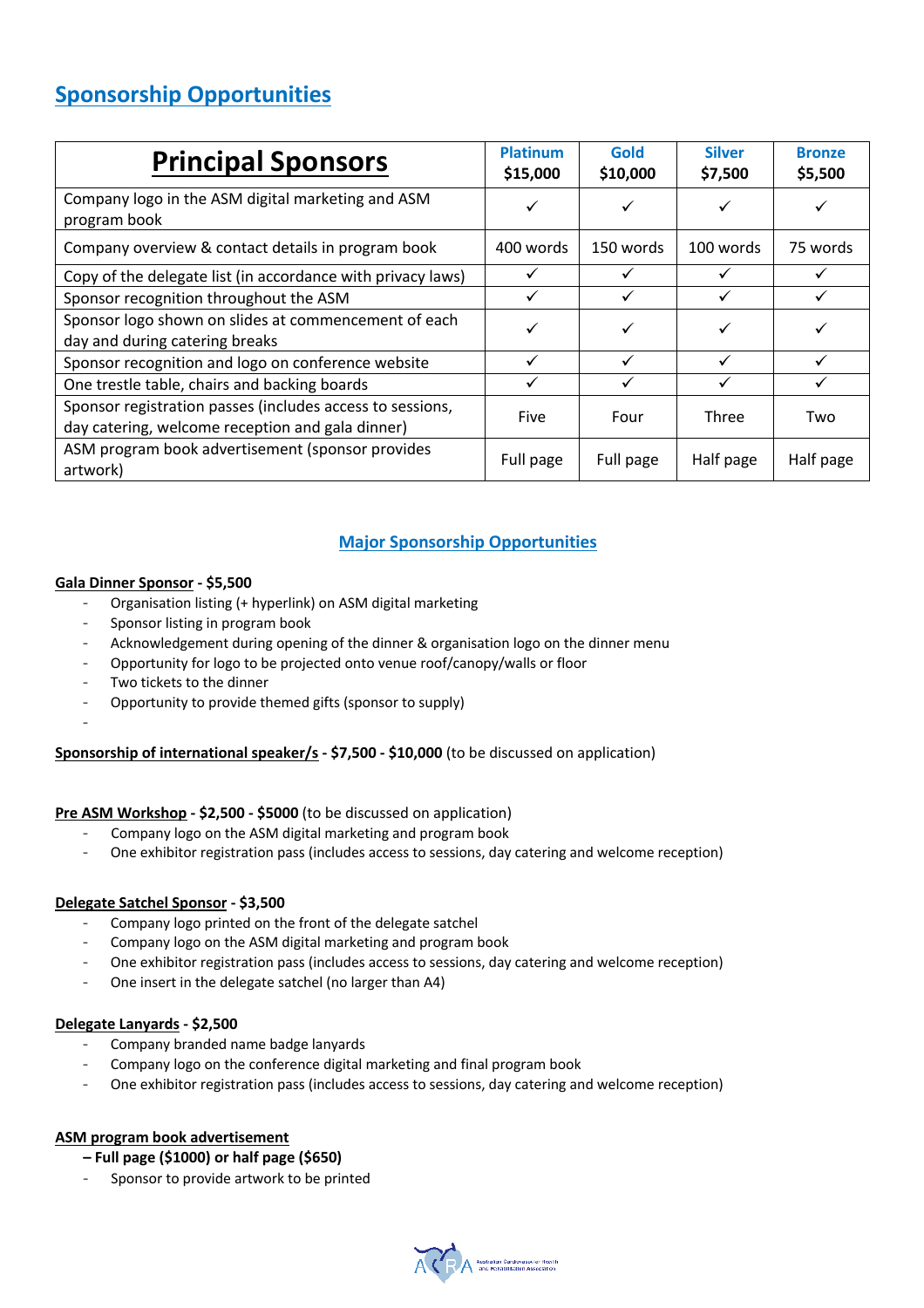# **EXHIBITION INFORMATION**

#### **GENERAL EXHIBITOR**

Each display area will cost **\$2,500** each and will include:

- One backing board (if required)
- One table and two chairs
- Two exhibitor passes to man the table display onsite
- Morning tea, lunch, afternoon tea as per the program
- One ticket to the Welcome Reception
- Access to ASM sessions



#### **WANT MORE?**

*If none of the sponsorship opportunities offered appeal or do not address your company's needs, we will gladly consider any additional suggestions you may have and be happy to tailor an individual package to suit your needs.* 

#### **EXHIBITION VENUE**

**The main exhibition will be held on the "Veranda" at the Sea World Resort Conference Centre from the 9 th-10th August 2022** 

**Sponsors of the pre-ASM workshop on Monday 8th August, will be advised of exhibitor location located in close proximity to the workshop, prior to the event**

#### **ANTICIPATED EXHIBITION TIMES**

| Tuesday, 9 <sup>th</sup> August 2020    | $06:00 - 08:00$ hours                          | Exhibitor Bump-In                                    |
|-----------------------------------------|------------------------------------------------|------------------------------------------------------|
| Tuesday, 9 <sup>th</sup> August 2020    | 08:00-17:00 hours                              | <b>Exhibition Open</b>                               |
| Wednesday, 10 <sup>th</sup> August 2020 | $08:00 - 15:00$ hours<br>$15:00 - 17:00$ hours | <b>Exhibition Open</b><br><b>Exhibition Bump-Out</b> |

#### **COVID -19 regulations must be adhered to by all exhibitors as per the Queensland Department of Health All exhibitors must have a current COVID-19 vaccination certificate.**

#### **BOOKING INSTRUCTIONS**

- 1. Please tick the table display choice on the attached booking form and return to the ACRA 2022 ASM organising committee: acra2022asm@gmail.com
- 2. An email indicating your contract, table display, tax invoices for initial 25% deposit (to be paid within 30 days of initial invoice) and final payment details, will be sent upon receipt and processing of your application.
- 3. Further details and instructions regarding the exhibition space and requirements will be forwarded four weeks prior to the event.

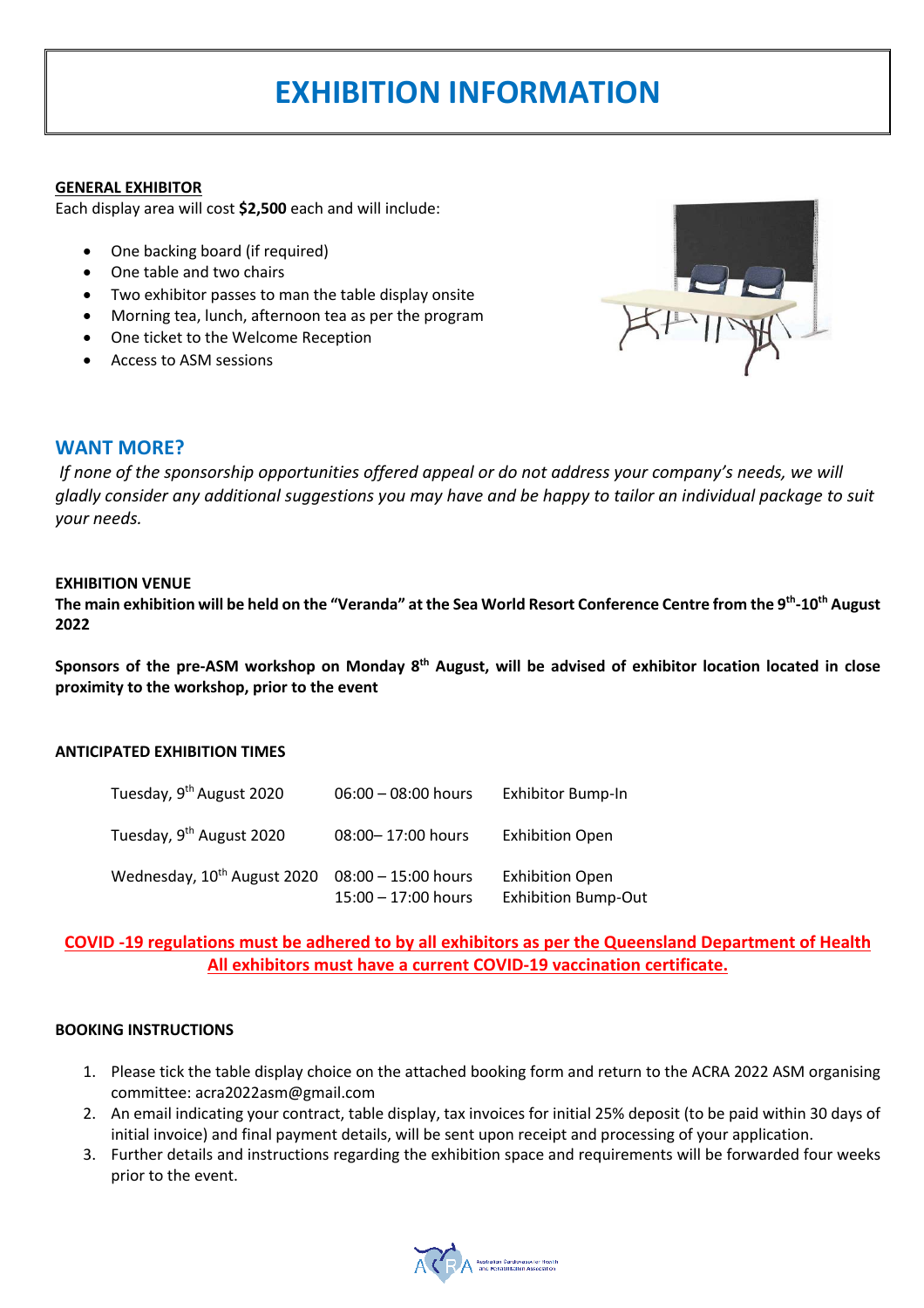# **BOOKING FORM**

|  | State: the state of the state of the state of the state of the state of the state of the state of the state of the state of the state of the state of the state of the state of the state of the state of the state of the sta |  |
|--|--------------------------------------------------------------------------------------------------------------------------------------------------------------------------------------------------------------------------------|--|
|  |                                                                                                                                                                                                                                |  |
|  |                                                                                                                                                                                                                                |  |

### **SPONSORSHIP OPPORTUNITIES**

**All sponsorship & exhibition amounts are in Australian dollars and include GST.** 

| <b>PRINCIPAL SPONSORS</b>                   |                  |     |
|---------------------------------------------|------------------|-----|
| <b>Platinum Sponsor</b>                     | \$15,000         |     |
| Gold Sponsor                                | \$10,000         |     |
| Silver Sponsor                              | \$7,500          |     |
| <b>Bronze Sponsor</b>                       | \$5,500          |     |
| <b>MAJOR SPONSORS</b>                       |                  |     |
| <b>Gala Dinner</b>                          | \$5,500          |     |
| International speaker/s                     | \$7,500 - 10,000 | l I |
| Pre-ASM Workshop (Gold)                     | \$5000           |     |
| Pre-ASM Workshop (Silver)                   | \$2500           |     |
| Delegate Lanyards                           | \$2,500          |     |
| <b>Full page advert in Program Book</b>     | \$1,000          |     |
| Half page advert in Program Book            | \$650            |     |
| <b>Clinical and Research Prize Sessions</b> | \$1,000          |     |
| <b>General exhibitor</b>                    | \$2500           |     |

Upon receipt and processing of your application, the ACRA 2022 ASM organising committee will confirm your participation with a confirmation email and tax invoice.

Signed: \_\_\_\_\_\_\_\_\_\_\_\_\_\_\_\_\_\_\_\_\_\_\_\_\_\_\_\_\_\_\_\_\_\_\_\_\_\_\_\_\_\_\_\_\_\_\_\_\_ Date: \_\_\_\_\_\_\_\_\_\_\_\_\_\_\_\_\_\_\_\_\_\_\_\_\_\_\_

**Please complete and forward application to:**

acra2022asm@gmail.com